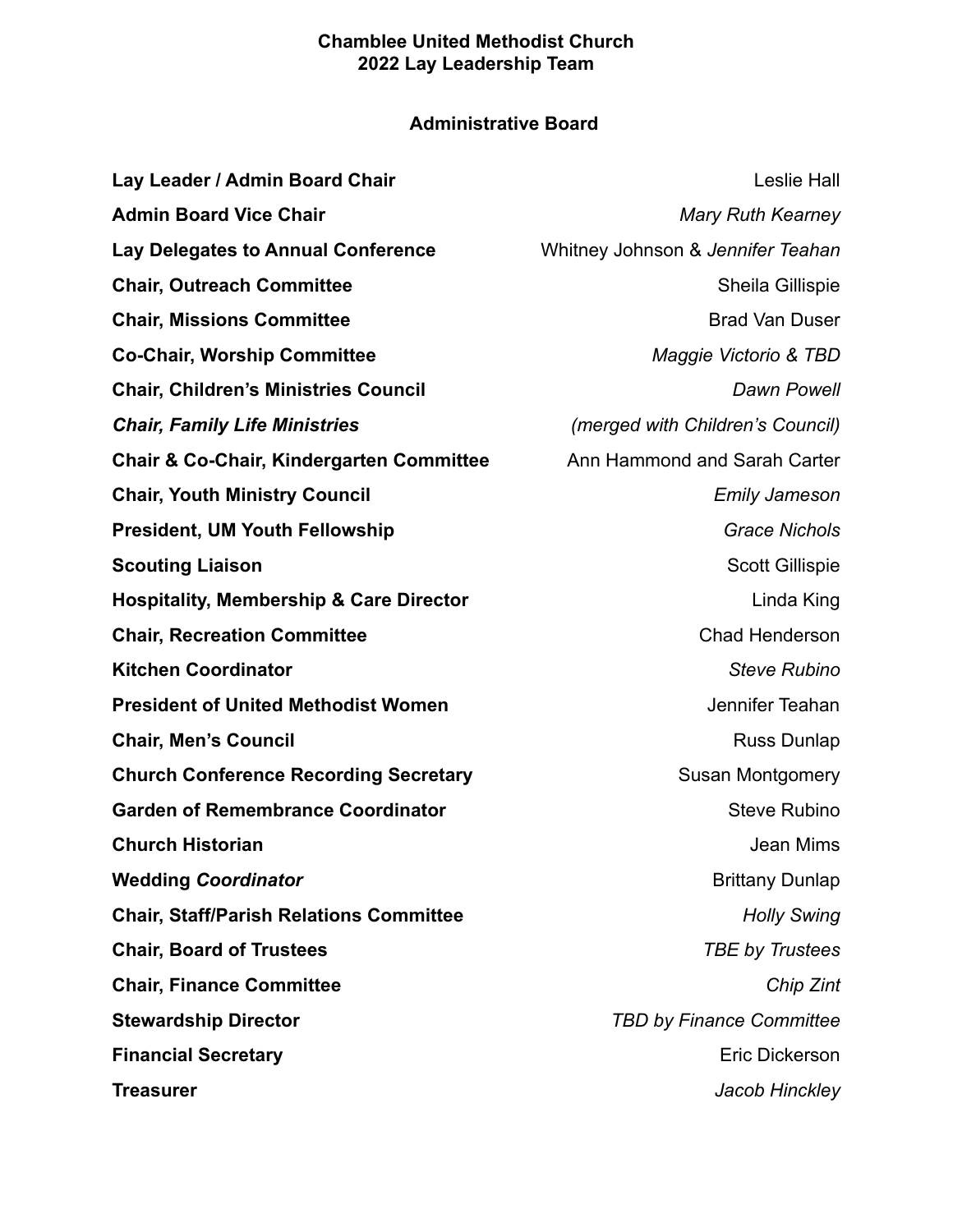#### **Administrative Board, Members At Large**

Ron Clyne, Scott Pirnie, Andy Jameson, Leonard Salley, C. J. Johnston, Joe Lipsky, Ian Gatland, Lynn Johnston, Becky Craven, Les Hammond, Cheryl Atkins, Dottie Smith, Dan Mikesell

### **Administrative Committees**

#### **Nominations & Lay Leadership Committee**

**Chair,** Rev. Dr. Eric Lee **Class of 2022 Class of 2023 Class of 2024** Steve Rubino Mary Ruth Kearney *Margaret Sanchez* Andy Jameson Jennifer Teahan *Lisa Harlan Debbie Hall* Bill Callaway *Sandra Fancher*

### **Finance Committee**

**Chair,** *Chip Zint* **Lay Leader & Admin Board Chair** Leslie Hall **SPRC Rep.** *TBD* **Lay Delegate** *Whitney Johnson or Jennifer Teahan* **Trustee Rep.** *TBD* **Stewardship Chair** *TBD by Committee* **Treasurer** Jacob Hinckley (non-voting)

*Bobby Wilmath Les Hammond Lynn Johnston Ian Gatland Brittany Dunlap*

**Class of 2022 Class of 2023 Class of 2024**

### **Staff Parish Relations Committee**

**Chair,** *Holly Swing* **Lay Leader** Leslie Hall **Lay Delegates to Annual Conference** Whitney Johnson and *Jennifer Teahan*

**Class of 2022 Class of 2023 Class of 2024** Holly Swing Fran Dickey *Mary Sallach* Warren Calvert **Calvert** Cortney Stafford *Brittany Dunlap* 

Ray Manus *Ed Rondeau Mary Ruth Kearney*

### **Board of Trustees**

**Chair,** *TBE* **Class of 2022 Class of 2023 Class of 2024** Scott Gillispie Bill Thornton *Dale Dunten* Sarah Lawrence Jim Atkins *Becky Craven*

Diana Mitchen Cathy Newbill *Michael Boswell*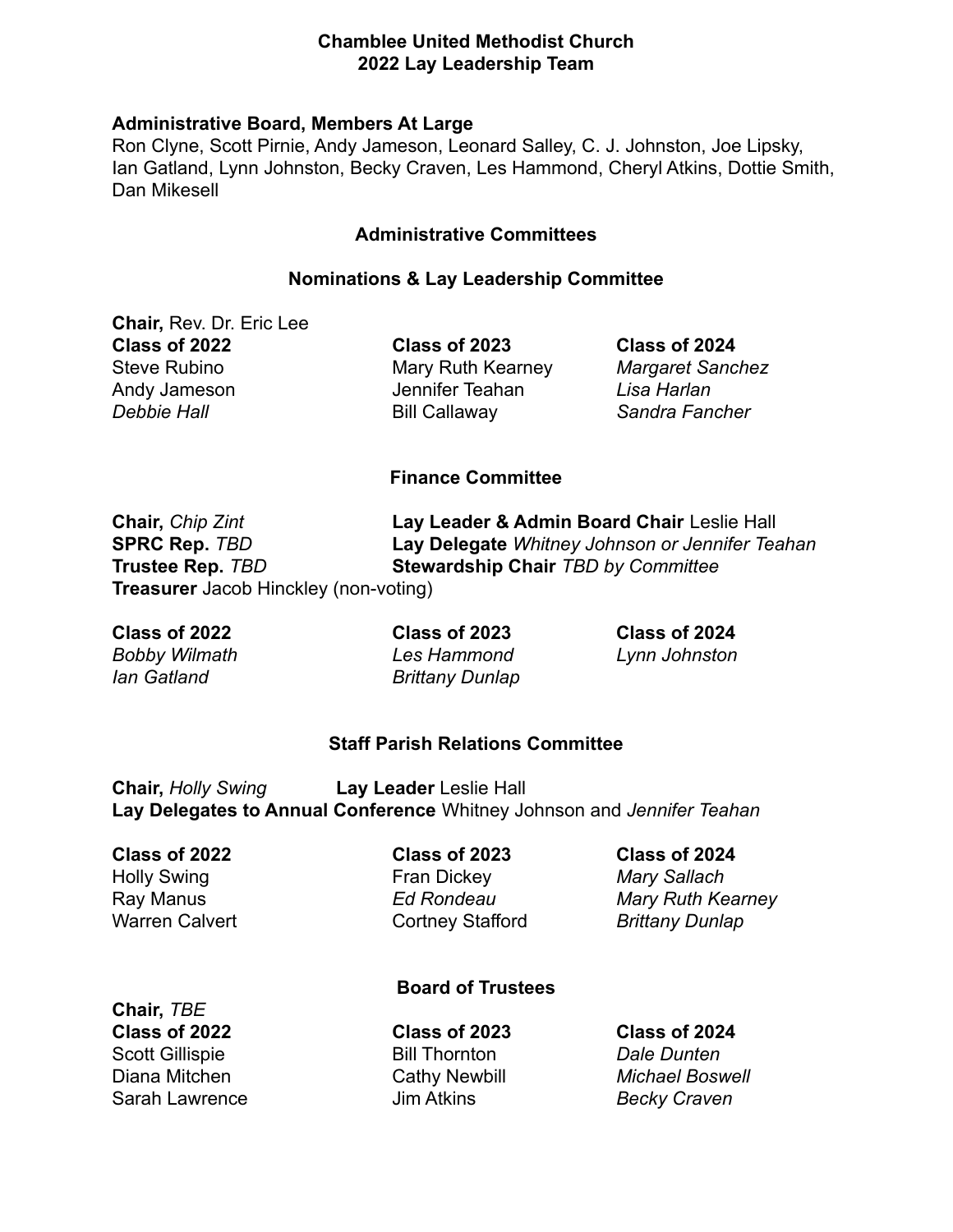## **Ministry Committees**

## **Hospitality, Membership and Care: Linda King, Director**

## **Greeters:**

9 a.m. Lisa and John Harlan, Margaret and Robert Sanchez, Bo Hiers, Jennifer Teahan 11 a.m. Cathy Newbill, Becky Craven, Marilyn Van Note, Debbie Healy

**Homebound Care Team:** MaryLou Dennisson, Fran Dickey, Nancy Duncan, Sandra Fancher, Ian Gatland, Debbie Hall, Mary Ruth Kearney, JoAnne Lawson, Jean and Bob Lingle, Jane Manus, Susan Montgomery, Janet Pierce, Shirley Pirnie, Kathryn Rodriguez, Sarah Rondeau, Penny Rose, Margaret Sanchez, Ashley Scott, Robear Stumpe, Jennifer Teahan, Sheila Wilder, Renee Wilmath

## **Reception Team: Co-Chairs: Sandra Fancher and Debbie Calvert**

Becky Craven, Shirley Pirnie, Marsha Jones, JoAnne Lawson, Lynda Salley, Jennifer Teahan, Margaret Sanchez, Betty Robinson, Fran Dickey, Sheila Wilder, Mary Lou Dennisson, Penny Rose, Jane Manus

## **Ushers: Head Usher** *TBD*

Gene Lawson, Craig Schneeberger, Carson Powell, Dawn Powell, Brittany Dunlap, Russ Dunlap, Margaret Sanchez

## **Security Team: CJ Johnston, Coordinator**

Craig Schneeberger, Les Hammond, Russ Dunlap, Alexis Rodriguez, Mike Fancher

## **Children's Council: Dawn Powell, Chair**

Margaret Sanchez, Russ Dunlap, Sheila Gillispie, Ann Hammond, Kandice Turner, Michelle Watts, Lisa Harlan *(and Family Life Ministry Committee members as needed)*

## **Youth Council:** *Emily Jameson***, Chair**

**UMYF President:** *Grace Nichols* George Hall, Sheila Gillispie, Scott Gillispie, Mary Sallach, Chad Henderson

### **Men's Council: Russ Dunlap, Chair**

Joe Lipsky, Alexis Rodriguez, Kevin Kirkley, Carson Powell, Chip Zint, John Harlan, Andre Vicente

## **Kindergarten: Ann Hammond, Chair and Sarah Carter, Co-Chair**

Mellie O' Keefe (CMK Director), Erin Smith (Children's Minister), Jacob Hinckley (Operations Director), Emily Jameson, Lisa Harlan, Ingrid Herron, Amanda Hall, Dawn Powell, Wei Wei Morris, Caroline Anotnio, Katie Holder